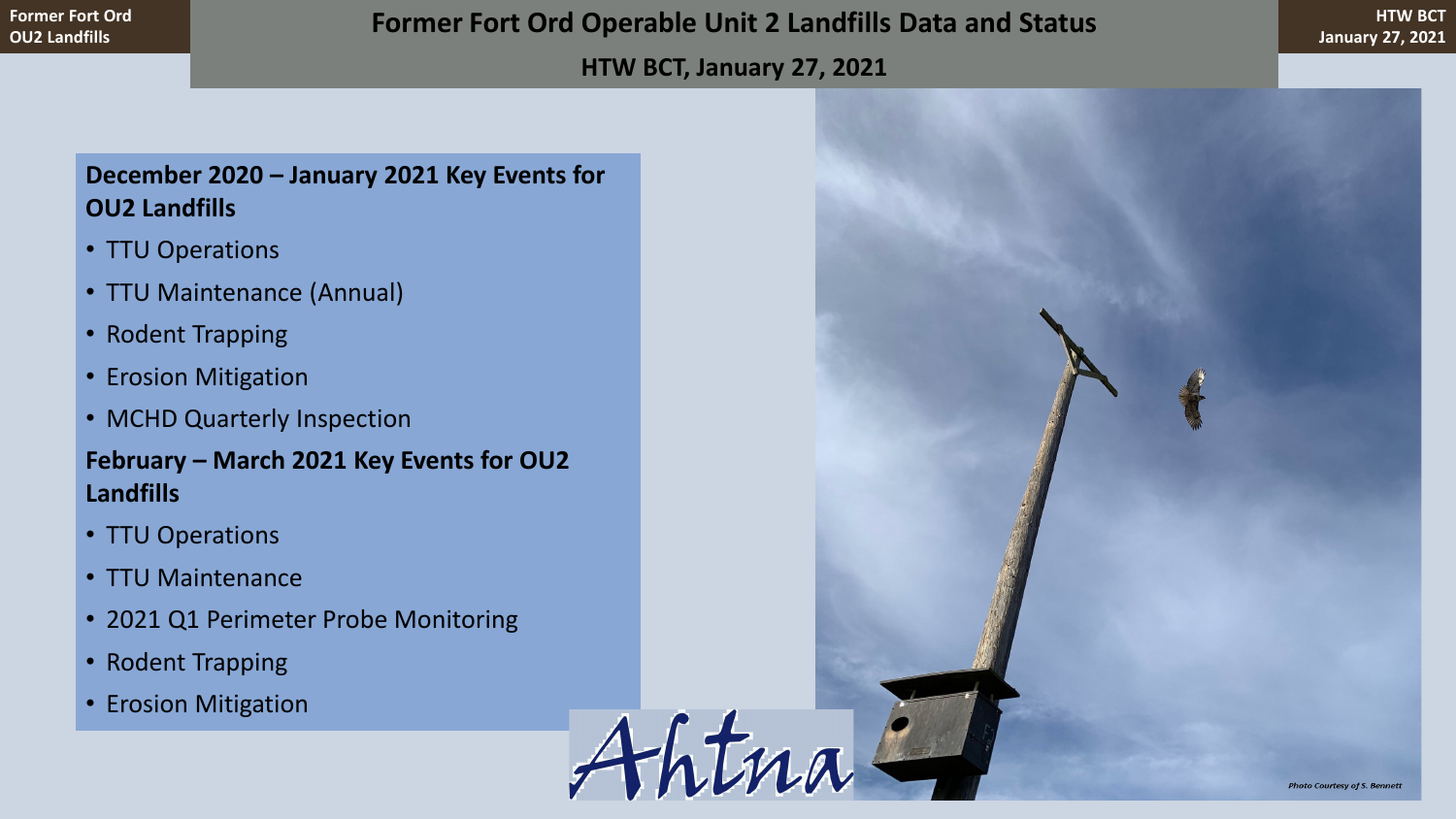**Thermal Treatment Unit Operation Summary 2006 - 2021**

### **TREATMENT SYSTEM OPERATION SUMMARY**

| <b>TREATMENT SYSTEM OPERATION SUMMARY</b>      |                 |
|------------------------------------------------|-----------------|
| <b>Treatment System Start Date:</b>            | 6/4/2001        |
| <b>TTU Start Date:</b>                         | 4/4/2006        |
| <b>Last Reading Date/Time:</b>                 | 1/13/2021 14:40 |
| Historical through 2020 (TTU only):            |                 |
| Total TTU Hours:                               | 129,192         |
| <b>Total TTU Hours Operated:</b>               | 36,410          |
| % TTU Operation:                               | 28.2%           |
| <b>Total Pounds of Methane Removed:</b>        | 3,736,267       |
|                                                |                 |
| <b>Current Year 2021:</b>                      |                 |
| <b>Total Hours:</b>                            | 408             |
| <b>Total Hours Operated:</b>                   | 51              |
| % TTU Operation:                               | 13%             |
| <b>Total Pounds of Methane Removed:</b>        | 4,540           |
|                                                |                 |
| <b>Cumulative (since TTU startup in 2006):</b> |                 |
| % TTU Operation:                               | 28.1%           |
| <b>Total Pounds of Methane Removed:</b>        | 3,740,807       |

## **Current Year 2021:**

### **Cumulative (since TTU startup in 2006):**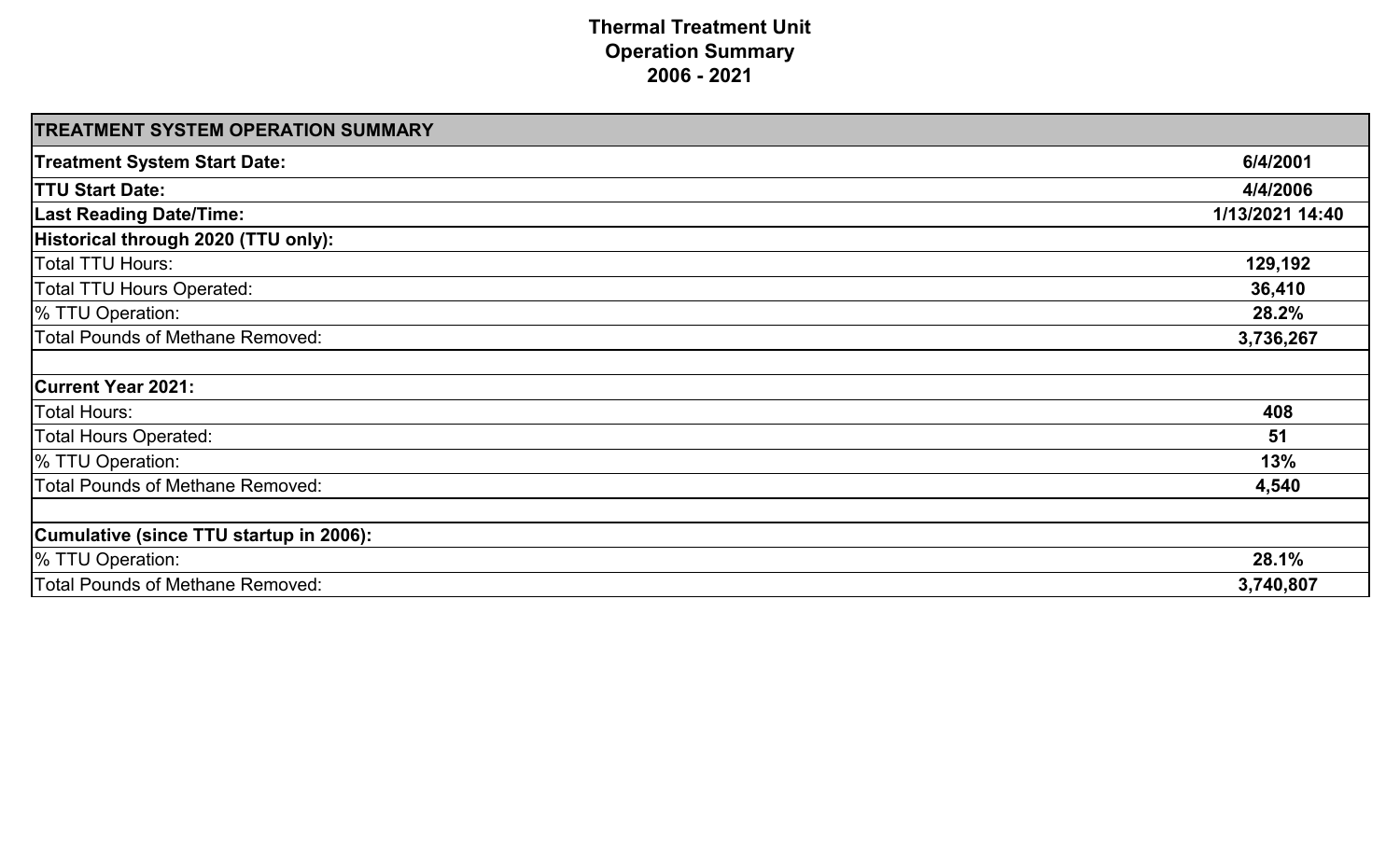# **Thermal Treatment Unit Operation Summary 2006 - 2021**

|      |                        |                                            | <b>Methane</b>        |                                            |                    | <b>OU2 Groundwater COCs</b> |                                            |
|------|------------------------|--------------------------------------------|-----------------------|--------------------------------------------|--------------------|-----------------------------|--------------------------------------------|
| Year | <b>Operating Hours</b> | <b>Change from</b><br><b>Previous Year</b> | <b>Pounds Removed</b> | <b>Change from</b><br><b>Previous Year</b> | <b>Pounds/week</b> | <b>Pounds Removed</b>       | <b>Change from</b><br><b>Previous Year</b> |
| 2007 | 4,035                  |                                            | 532,130               |                                            | 10,205             | 6.2                         |                                            |
| 2008 | 2,838                  | $-30%$                                     | 288,458               | $-46%$                                     | 5,532              | 3.1                         | $-51%$                                     |
| 2009 | 4,493                  | 58%                                        | 448,154               | <b>55%</b>                                 | 8,595              | 3.4                         | 11%                                        |
| 2010 | 2,421                  | $-46%$                                     | 212,681               | $-53%$                                     | 4,079              | 1.4                         | $-60%$                                     |
| 2011 | 2,543                  | 5%                                         | 228,082               | 7%                                         | 4,374              | 1.4                         | $0\%$                                      |
| 2012 | 2,509                  | $-1\%$                                     | 229,397               | $1\%$                                      | 4,399              | 1.2                         | $-13%$                                     |
| 2013 | 2,116                  | $-16%$                                     | 187,779               | $-18%$                                     | 3,601              | 1.1                         | $-8%$                                      |
| 2014 | ,961                   | -7%                                        | 174,427               | $-7\%$                                     | 3,345              | 1.0                         | $-11%$                                     |
| 2015 | 2,653                  | 35%                                        | 237,571               | 36%                                        | 4,556              | 1.3                         | 29%                                        |
| 2016 | 2,039                  | $-23%$                                     | 178,645               | $-25%$                                     | 3,426              | 0.9                         | $-28%$                                     |
| 2017 | ,554                   | $-24%$                                     | 135,711               | $-24%$                                     | 2,603              | 0.6                         | $-33%$                                     |
| 2018 | ,661                   | 7%                                         | 145,174               | 7%                                         | 2,784              | 0.6                         | $-9%$                                      |
| 2019 | 1,227                  | $-26\%$                                    | 113,443               | $-22%$                                     | 2,176              | 0.6                         | 9%                                         |
| 2020 | .316                   | 7%                                         | 113,095               | $0\%$                                      | 2,169              | 0.6                         | $0\%$                                      |
| 2021 | 51                     |                                            | 4,540                 |                                            | 1,766              |                             |                                            |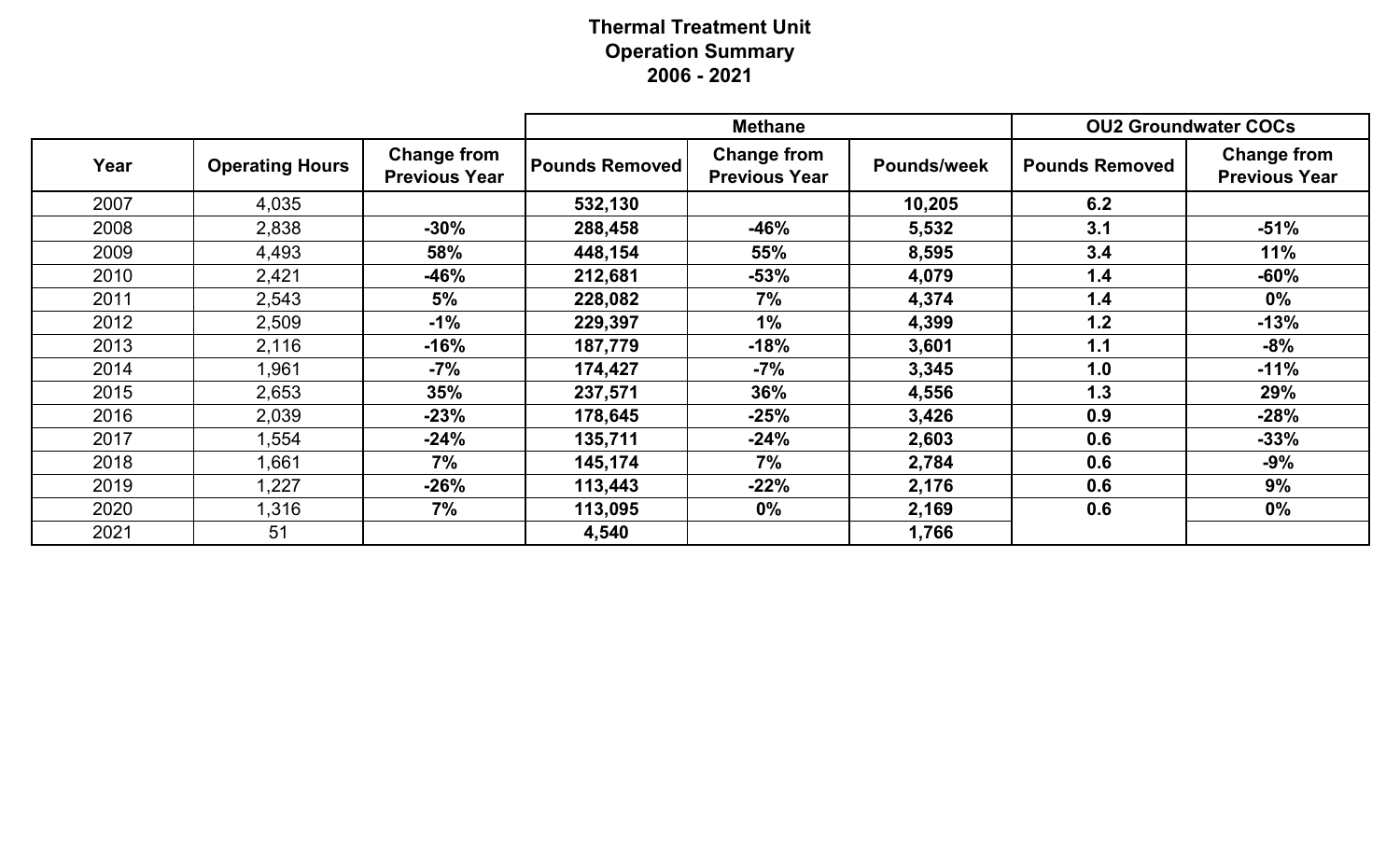# **Thermal Treatment Unit Operation Summary 2006 - 2021**

| <b>EXTRACTION SYSTEM (2021)</b> |                                                                       |                                                          |                                                            |                  |                                         |                                                              |
|---------------------------------|-----------------------------------------------------------------------|----------------------------------------------------------|------------------------------------------------------------|------------------|-----------------------------------------|--------------------------------------------------------------|
| <b>Location</b>                 | <b>Last Instantaneous</b><br><b>Methane Reading</b><br>$\binom{0}{0}$ | Last Instantaneous<br><b>Flow Rate Reading</b><br>(scfm) | <b>Current Methane</b><br><b>Removal Rate</b><br>(Ibs/day) | 2021 % Operation | 2021 Methane<br><b>Removed</b><br>(Lbs) | % Contribution of<br><b>Each Extraction</b><br><b>Source</b> |
| <b>Area E</b>                   |                                                                       |                                                          |                                                            |                  |                                         |                                                              |
| EP-36                           | 34.9                                                                  | 25.0                                                     | 514.6                                                      | 5%               | 27580.7                                 | 24%                                                          |
| <b>Area F</b>                   |                                                                       |                                                          |                                                            |                  |                                         |                                                              |
| <b>EW-31</b>                    | 30.9                                                                  | 2.0                                                      | 36.5                                                       | $4\%$            | 2737.2                                  | 2%                                                           |
| <b>EW-32</b>                    | 38.8                                                                  | 16.0                                                     | 366.2                                                      | 5%               | 20,268                                  | 18%                                                          |
| <b>EW-33</b>                    | 39.5                                                                  | 17.0                                                     | 396.1                                                      | 5%               | 21,142                                  | 19%                                                          |
| <b>EW-34</b>                    | 38.5                                                                  | 20.0                                                     | 454.2                                                      | 5%               | 21,477                                  | 19%                                                          |
| $VF-3$                          | 44.8                                                                  | 7.0                                                      | 185.0                                                      | 5%               | 7225.3                                  | 6%                                                           |
| $VF-4$                          | 51.3                                                                  | 5.0                                                      | 151.3                                                      | 5%               | 3221.8                                  | 3%                                                           |
| $VF-5$                          | 50.8                                                                  | 1.0                                                      | 30.0                                                       | 5%               | 5662.0                                  | 5%                                                           |
| Area D                          |                                                                       |                                                          |                                                            |                  |                                         |                                                              |
| $VD-2$                          | 39.7                                                                  | 4.0                                                      | 93.7                                                       | 5%               | 3155.8                                  | 3%                                                           |
| $VD-3$                          | 38.1                                                                  | 3.0                                                      | 67.4                                                       | 5%               | 1268.4                                  | $1\%$                                                        |
| <b>MIXED</b>                    |                                                                       |                                                          |                                                            |                  |                                         |                                                              |
| MIXED                           | 37.4                                                                  | 96.0                                                     | 2117.8                                                     | 5%               | 112687.4                                | 100%                                                         |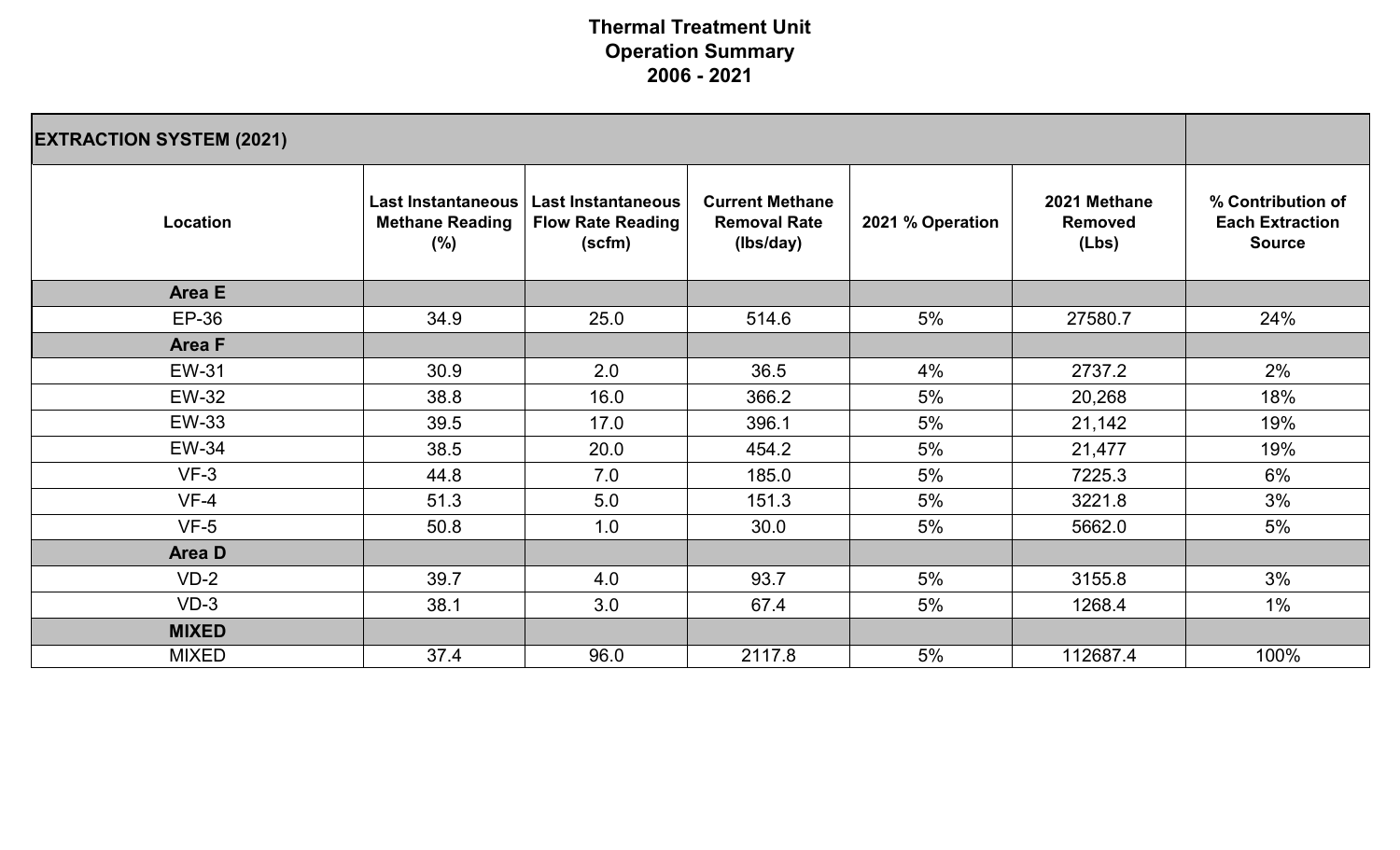#### **Methane Concentration Time Series Plot OU2 Landfill Individual Extraction Sources 5/2017 to present**

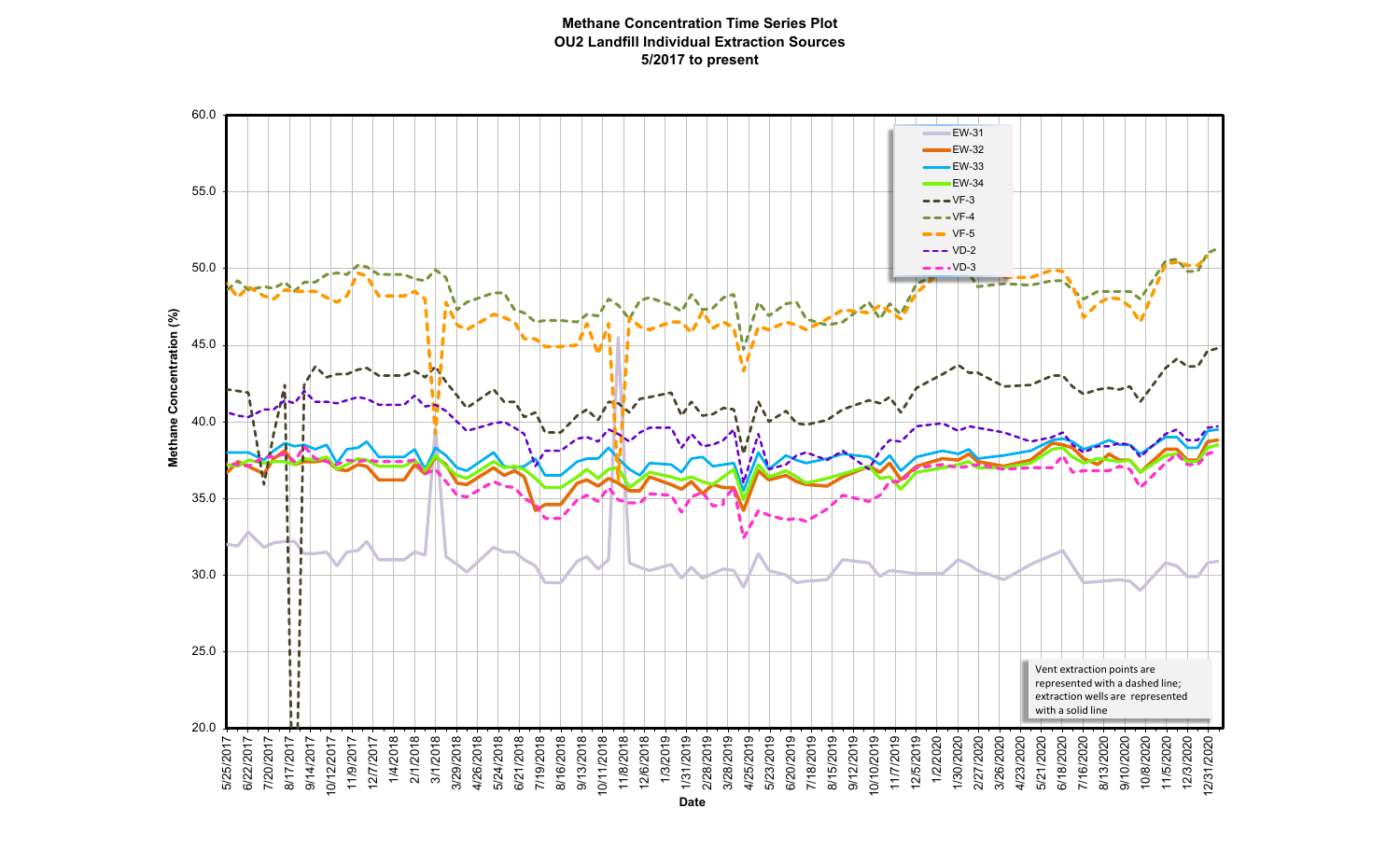#### **Methane Concentration Time Series Plot OU2 Landfill Extraction Legs 5/2017 to present**